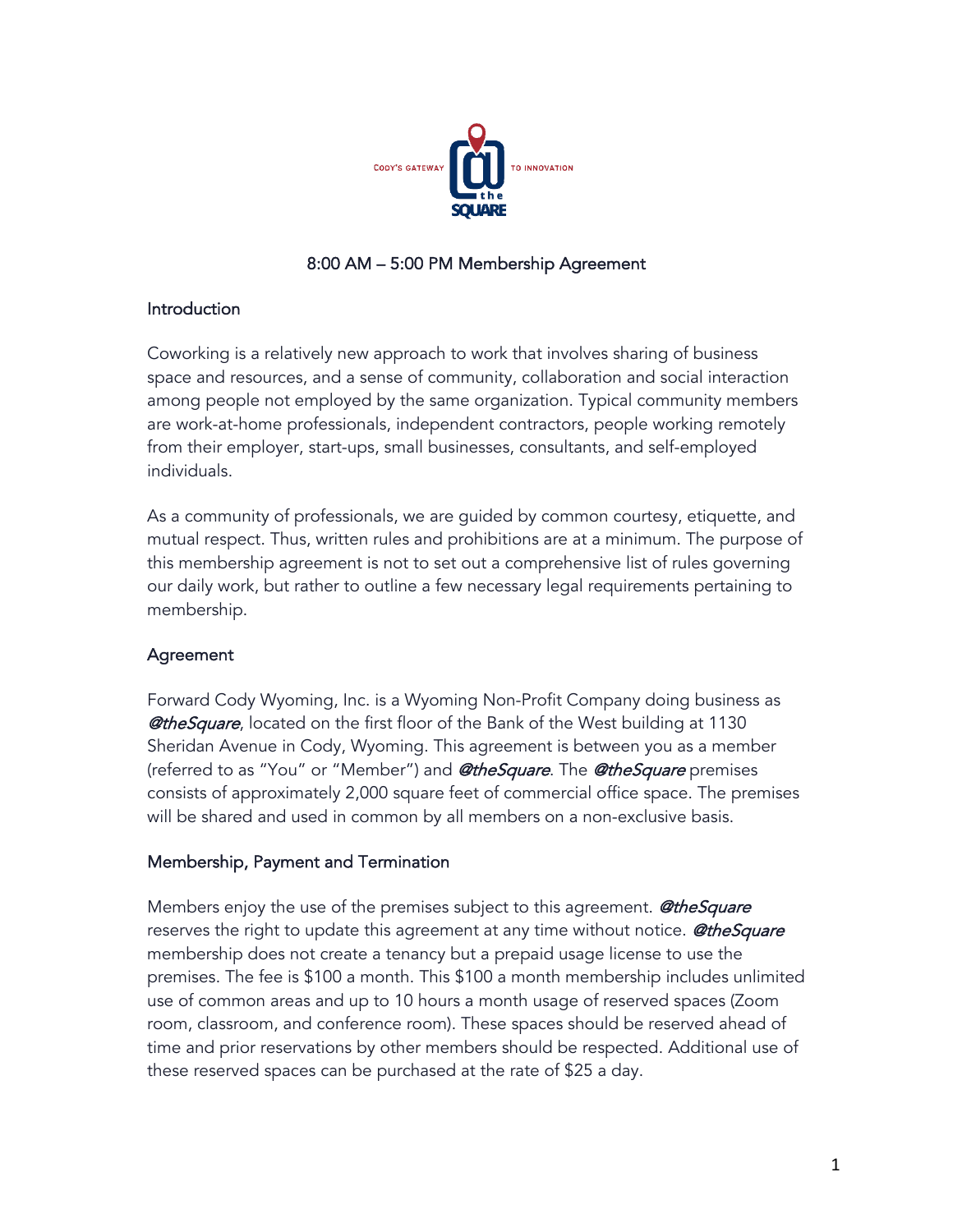The cancelation policy for the reserved spaces is with 24 hour or more advanced notice (by 8am to morning before your reservation) you will be issued a refund for any charges you incurred by renting the space, minus a \$5 processing fee. Cancelations within 24 hours of the reservation will not be refunded.

**@theSquare** membership includes access to workspace and conference space on the main street in Cody. All Members have access to High-Speed Internet, a black and white copier/printer, scanner, mailbox, coffee bar, and other typical business amenities.

Members will have access to the facility Monday – Friday 8:00 AM – 5:00 PM (subject to change on holidays).

Membership is billed for a full month in advance, either on the first of the month or your anniversary date, whichever arrangement is agreed upon the commencement of membership. It will be billed via automatic charge to your credit card. Renewal for a full month is automatic unless you notify us five (5) weekdays before your monthly renewal date.

**@theSquare** reserves the right, in its sole discretion, to terminate a membership at any time and refund the balance of the month's membership, after deducting any amounts that may be owed.

#### **Security**

Our wifi is password protected with WPA technology; however, because the internet is provided as a resource shared among many users, there is a risk that you could be subject to a variety of security breaches, including but not limited to viruses. You should install and keep up to date protective software and/or hardware. **@theSquare** will not be liable for any damages related to viruses, ransomware, or similar hazards.

#### Disclaimer of Warranties

To the maximum extent permitted by the applicable law, **@theSquare** provides the premises and business amenities and services "as is" and with all faults, and hereby disclaim with respect to same all warranties and conditions, whether express, implied or statutory, including but not limited to merchantability or fitness for a particular purpose.

### Limitations of Liability; Indemnification

To the fullest extent permitted by law, the Member and each of its employees, agents and invitees, waive any and all claims and rights against **@theSquare**, and its officers,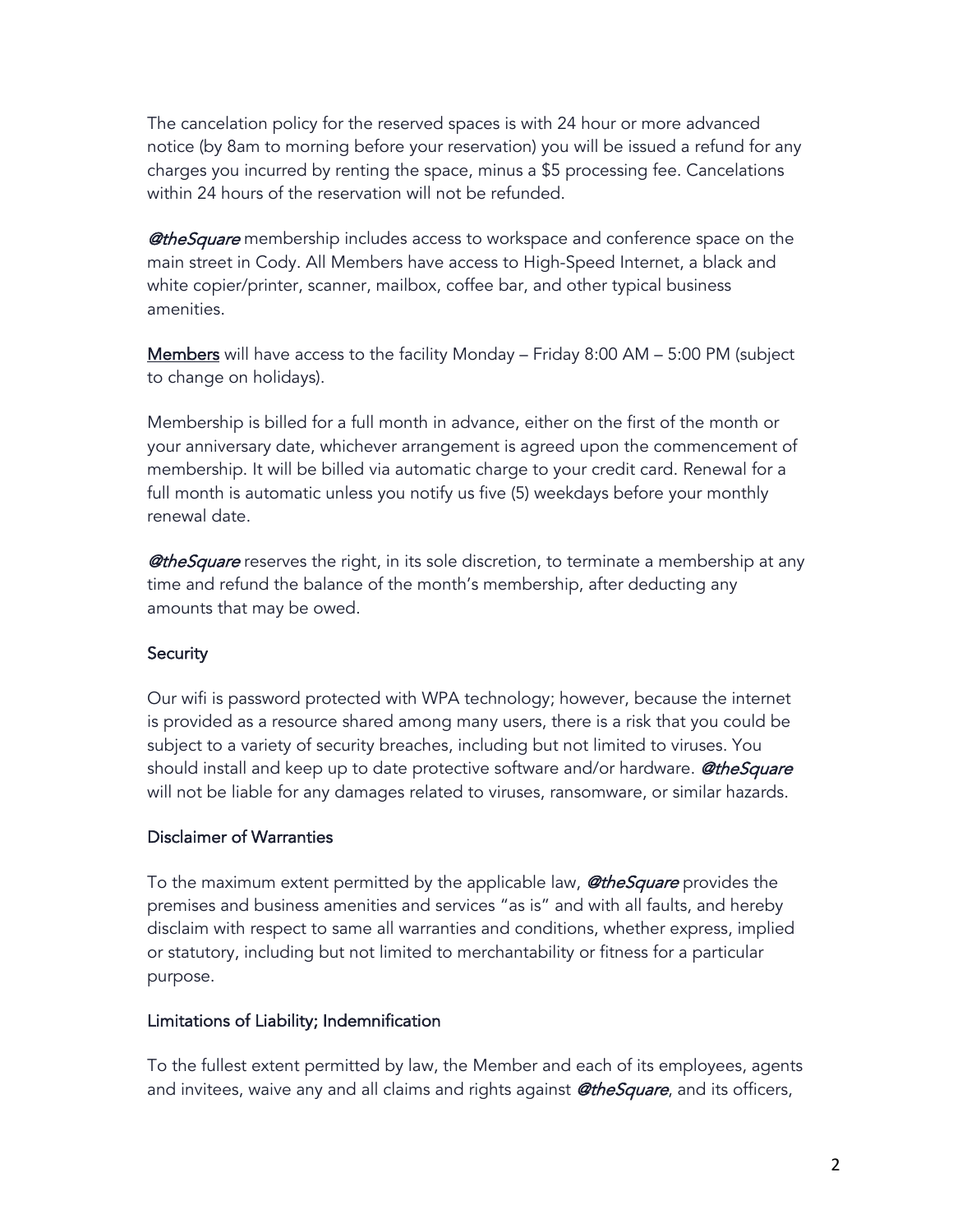employees and agents arising from injury to or damage to, or destruction, theft or loss of property or person. **@theSquare** shall not be liable under any cause of action for any indirect, special, incidental, consequential, or punitive damages, including loss of profits or business interruption.

The Member acknowledges that it is responsible to maintain, at its own expense, personal property insurance and commercial general liability insurance covering itself and its employees, agents and invitees for property loss and damage, personal injury and/or loss of use (or prevention of access to) the premises in amounts sufficient to protect the Member's business. The Member agrees to provide proof of such coverage upon **@theSquare's** request.

The Member hereby agrees to defend, indemnify and hold harmless **@theSquare** and its affiliates from any and all claims, liabilities and expenses, including reasonable attorneys' fees, resulting from any breach of this Agreement by the Member or its guests or invitees, or from the acts or omissions of the Member or its guests or invitees. The Member is responsible for the actions of or the damages caused by all persons that the Member or their guests or invitees invited to enter the premises.

### Housekeeping

Shared use of space implies shared care of the space. While janitorial services are provided for the common areas, members are responsible for cleaning up of the area that they use.

#### Common Courtesy

Though it should go without saying, the success of the **@theSquare** co-workspace is contingent on each member's respect for their coworkers and the facility. The following are a few items which are key:

- Please help us create a courteous work environment.
	- o We understand the nature of business engenders phone conversations we ask that the volume of conversations are respectful and keep other users in mind.
	- o Music, videos, and other media may be enjoyed using headphones.
	- o When having an in-person discussion please be mindful to your coworkers.
- Please be respectful to the privacy of other's projects when fellow coworkers are not seeking collaborative input.
- Please refrain from bringing children, pets, or other distractions to the space.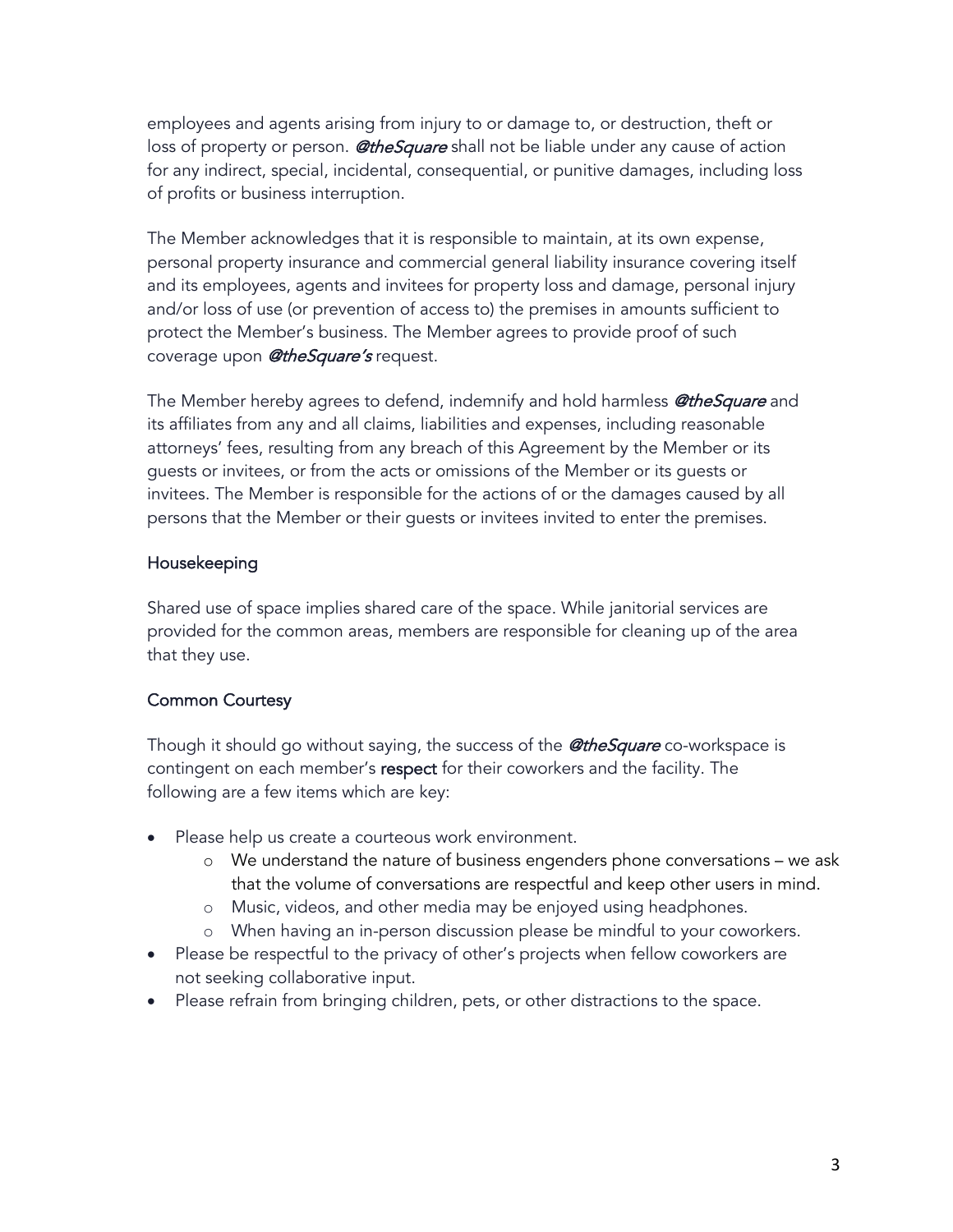I understand and agree to the Membership Agreement.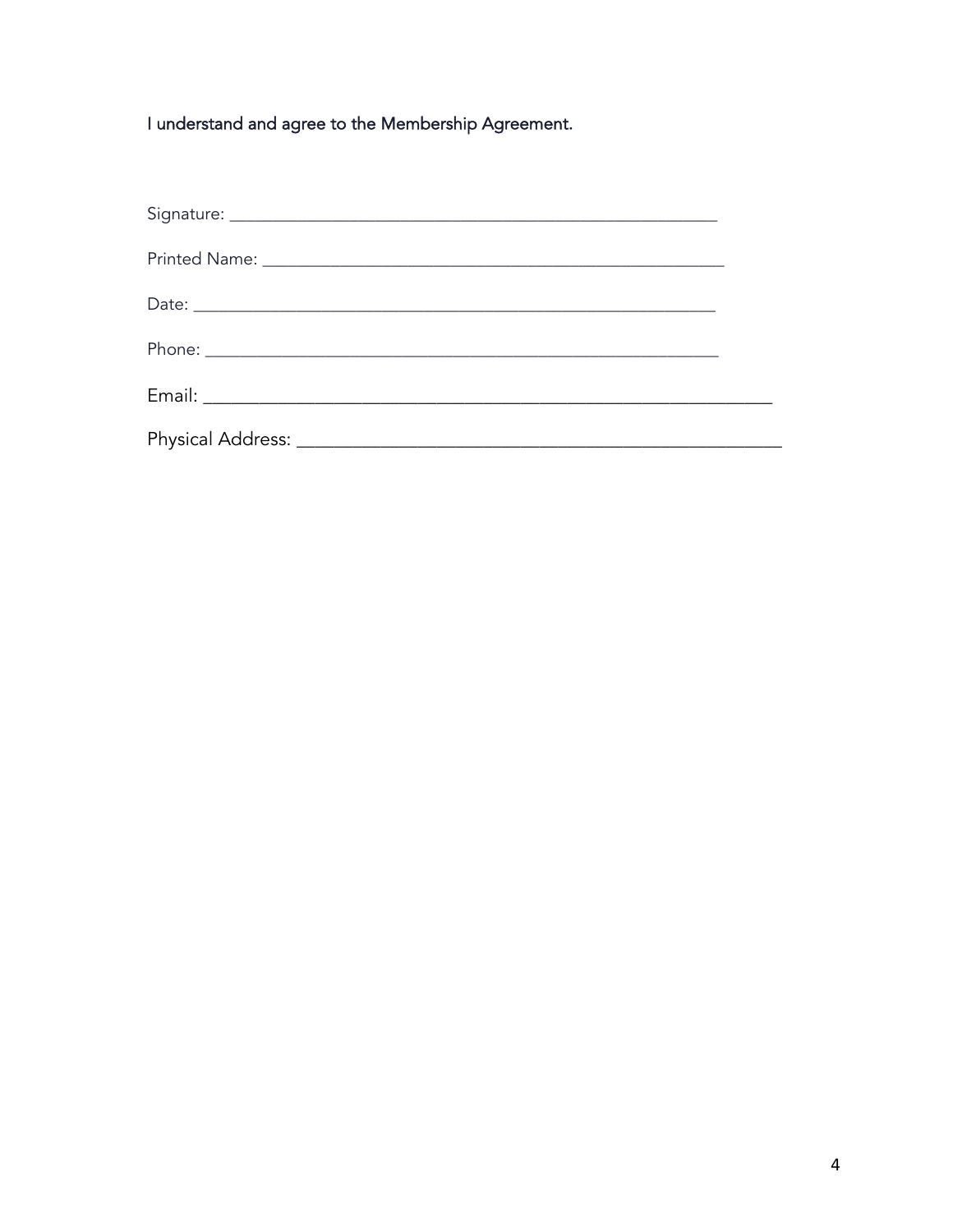

### Day Use Agreement

## **Security**

Because the internet is provided as a resource shared among many users, there is a risk that you could be subject to a variety of security breaches, including but not limited to viruses. You should install and keep up to date protective software and/or hardware. **@theSquare** will not be liable for any damages related to viruses, ransomware, or similar hazards.

### Limitations of Liability; Indemnification

To the fullest extent permitted by law, the User and each of its employees, agents and invitees, waive any and all claims and rights against **@theSquare**, and its officers, employees and agents arising from injury to or damage to, or destruction, theft or loss of property or person. **@theSquare** shall not be liable under any cause of action for any indirect, special, incidental, consequential, or punitive damages, including loss of profits or business interruption.

# Housekeeping

Shared use of space implies shared care of the space. While janitorial services are provided for the common areas, users are responsible for cleaning up the area that they use.

# Common Courtesy

Though it should go without saying, the success of the **@theSquare** co-workspace is contingent on each member's respect for their coworkers and the facility. The following are a few items which are key:

- Please help us create a courteous work environment.
	- o We understand the nature of business engenders phone conversations we ask that the volume of conversations are respectful and keep other users in mind.
	- o Music, videos, and other media may be enjoyed using headphones.
	- o When having an in-person discussion please be mindful to your coworkers.
- Please be respectful to the privacy of other's projects when fellow coworkers are not seeking collaborative input.
- Please refrain from bringing children, pets, or other distractions to the space.